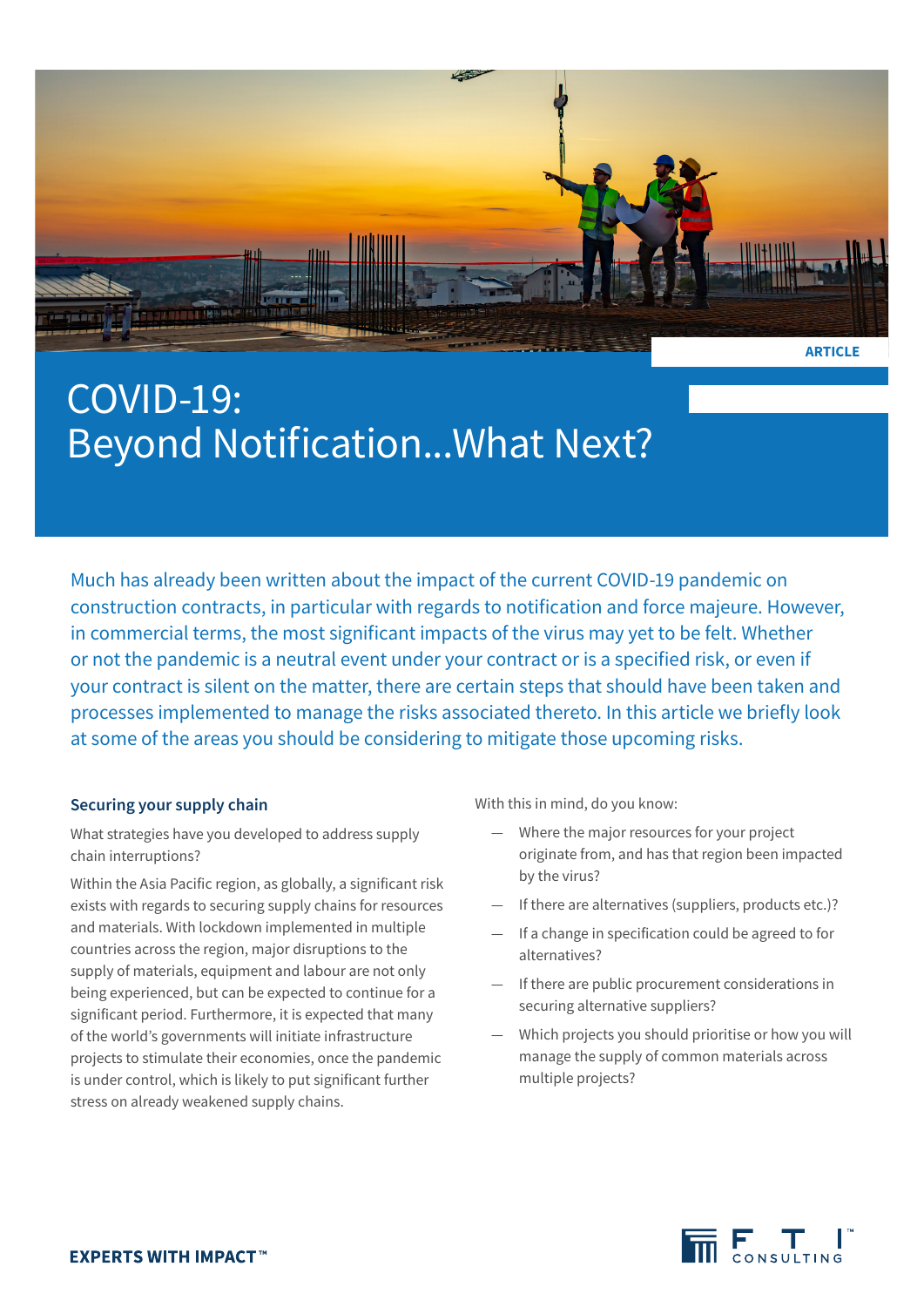#### **Identifying COVID-19 driven events**

The key to recovery of time and/or cost under your contract is likely to be your ability to link the cause and effect of any delay or additional cost directly to the COVID-19 pandemic. As such, do your:

- Current processes clearly identify the direct cause, and its impact on delays to progress and/or additional costs?
- Daily records record specific actions resultant therefrom and allow the demonstration of lost productivity?
- Existing records contain sufficient information to demonstrate prior performance?
- Personnel keep detailed diaries of their work (ideally prior to, during and subsequent to the impacted period)?
- Partners also have similar measures in place for maintaining records and if not, how can you help them implement such measures?
- Cost records separately identify discreet additional costs directly attributable to the pandemic?

Additionally, are you maintaining formal lines of communication which record, and update the other parties of the continuing delays, mitigatory measures employed and project status during the impacted period? These considerations are particularly important when your contract requires ongoing updates of notifications and claims.

#### **Health and safety onsite**

Health and safety is always of the utmost importance on construction projects, and never more so in light of the increased risks to health due to COVID-19. Have you revised and updated your health and safety procedures to:

- Account for any regulatory changes (social distancing measures etc.)?
- Train your workforce on the use of any additional PPE that may be required?
- Train your workforce on the symptoms of the virus and what to do if they display any of the symptoms?
- Ensure an adequate and timely response to any reported infections?

#### **Suspension or termination of work**

Whether or not a formal suspension of your project has been notified, for example under a force majeure clause, it is possible that termination rights may be triggered. Are you aware of:

- What rights exist under the contract for suspension and/or termination of performance?
- Whether the suspension or termination notice has been issued strictly in accordance with the contract?
- Any upstream contractual interfaces that may trigger termination rights e.g. are there overriding development or concession agreements on the project?
- Whether the current situation meets the requirements for the legal doctrine of frustration, or the local equivalent thereof?

Additionally, are you complying with any specific requirements in your contract with regards to suspension or termination of the works e.g. notification, record keeping and/or demobilisation requirements?

#### **Review your insurance policies**

Whilst there is a significant body of information online stating that there is no insurance coverage for COVID-19, this position is not necessarily correct, and you should not automatically assume that this is the case. All insurance policies vary and it is the case that some do cover epidemic(s) and/or pandemic(s). All your insurance policies should be reviewed and where there is even the potential for coverage a claim should be reported, and the insured's rights reserved. As with a claim under your construction contract, you should maintain extensive records and documentation to justify a claim under an insurance policy. You should also keep in mind that a thorough and well-presented claim is more likely to be given priority by your insurance provider.

#### **Negotiating new contracts**

In addition to the impact on ongoing contractual relationships, the relationship between you and the counterparty to any new contract "post COVID-19" should also be closely considered. For example, would force majeure provisions still capture the potential delays to the contract, or would a new wave of COVID-19 be considered foreseeable? Likewise, would any statutory provisions still apply in a second wave of the pandemic?

It will be important to consider when negotiating a new contract, issues including, but not limited to:

— How may relief be sought as a result of future epidemic(s) and/or pandemic(s) and what type of